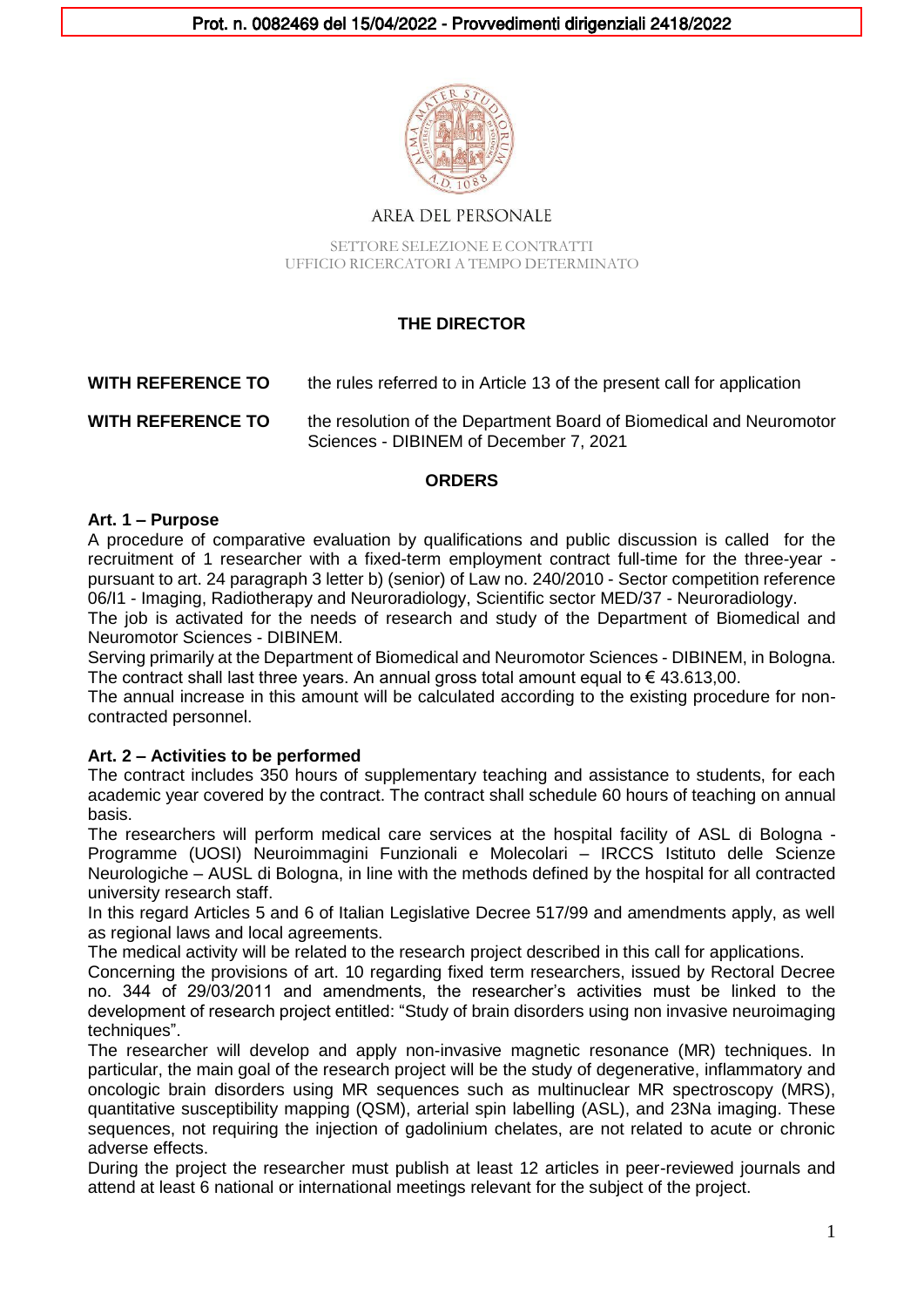

# **Art. 3 - Admission requirements**

The selection is open to applicants, even citizens of countries not belonging to the European Union, in possession of the title of:

• High School of Specialization in Radiology or equipollent qualification obtained in Italy or abroad, as well as the authorization to practice surgical doctor in Italy.

Applicants must be in possession of said qualification at the date of the deadline for the submission of applications to the present selection.

In case of High School of Specialization obtained abroad, please include a statement of equivalence with the Italian title pursuant to art. 38 of Legislative Decree. N. 165/2001, or art. 74 of D.P.R. 382/1980. Pending the release of the result of equivalence by the designated offices, it is possible to produce the delivery receipt of the request instance of the same (for the release procedure, see page:

[http://www.cimea.it/it/servizi/procedure-di-riconoscimento-dei-titoli/riconoscimento-non](http://www.cimea.it/it/servizi/procedure-di-riconoscimento-dei-titoli/riconoscimento-non-accademico.aspx)[accademico.aspx\)](http://www.cimea.it/it/servizi/procedure-di-riconoscimento-dei-titoli/riconoscimento-non-accademico.aspx).

In any case the proof of the equivalence of the foreign qualification must be produced to the administration prior to beginning service and, anyhow, within 180 days from the publication of the approval decree of the procedure on the official university bulletin, otherwise the exclusion from the ranking occurs.

Applications from professors, associate professors, or researchers with tenure will not be accepted, even if the applicant is not in service.

The selection is not open to any persons who are related by blood up to the fourth degree, to a professor working in the Department or in the Structure that proposed the activation of the contract, or to the Rector, Director General or a member of the Board of Governors of the University.

Furthermore, the selection is not open to anyone who has had research fellowship or fixed-term researcher contracts at the University of Bologna or any other state-funded, private-funded or distance-learning Italian university pursuant to articles 22 and 24 of Italian Law 240/2010, or with any other body listed in paragraph 1 of Art. 22 of Italian Law 240/2010 for a period which, summed to the foreseen duration of this contract, exceeds a total of 12 years, even if not consecutive. For the purposes of the duration of the above-described periods, in compliance with the laws in force any periods of maternity or sick leave shall not be calculated.

State employees may on unpaid leave for the entire duration of the contract, thus occupying a nontenure position without pay or social security contributions, in cases where such a position is allowed by the structure of origin, likewise without pay or social security contributions.

# **Art. 4 – Application procedure**

The submission of the application for participation in the selection must be made exclusively via electronic procedure by accessing the following link:

#### https://personale.unibo.it

**Call deadline**: May 24, 2022 at 12:00 (noon, Italian Time)

The application must be submitted at the same time with the insertion of all the attached documentation required.

The following documents shall be enclosed to the electronic application form (preferably files: PDF, other supported files: JPG, BMP, PNG):

1. identification document scanned (10MB max);

2. curriculum vitae with indication of the scientific-professional activity (10MB max);

3. reference letters, if any. Letters can be submitted directly by the candidate uploading it during the application, in case of possession (10MB max), or can be submitted by the referee. In this case candidates should provide the referee e-mail address. When the application is closed, the system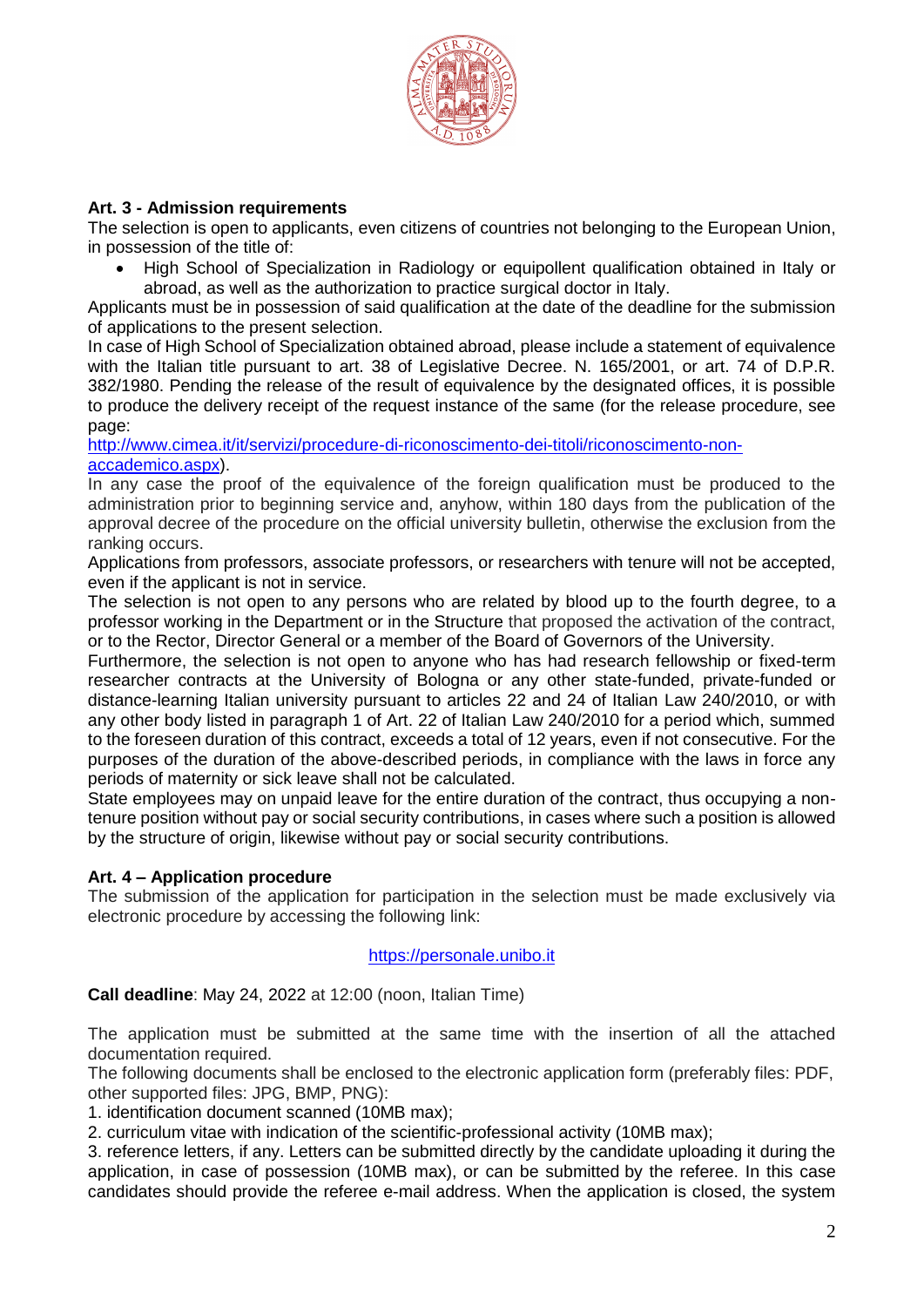

will send an automatic request to the referee, referring to the candidate and the procedure. The referee must submit his letter through the link into the e-mail. At this address he/she will upload his/her letter by the application deadline in order to be considered as part of the candidate's application.

4. scientific publications (max 12: other supported files are TIFF and PS, 20MB max each document) which are already printed at the date of the call of application deadline, or scientific publications accepted for printed, together with the editor acceptance letter. While uploading each document will be asked to indicate the title, the authors' names, the editor, the year of publication. Optional information are the month, the ISBN code, the DOI code, the booklet number.

Pursuant to Ministerial Decree 243/11, the PhD thesis is considered a publication, and thus if presented by the candidate it shall be included in the maximum number indicated (12).

While applying, applicants shall declare under their own responsibility:

- 1. surname and name;
- 2. place and date of birth;
- 3. citizenship;
- 4. residence address;
- 5. (if Italian citizens) registration to electoral rolls. If any, the reasons why he/she is not registered or cancelled from them;
- 6. that there have not been any criminal proceeding against them or current criminal proceedings; otherwise, applicants shall specify the proceedings against them (the date of the measure and the judicial authority that issued it) and pending penal proceedings. The existence of a previous criminal conviction is not in itself an impediment to hiring, unless it is a conviction for a crime that prevents the establishment of the employment relationship with the public administration as it derives from the interdiction from public office, o the inability to contract with the public administration, or the termination of the employment relationship (articles 28, 29, 32-ter, 32 quater, 32-quinquies of the Criminal Code, articles 3,4, 5, L . 97 of March 27, 2001). In other cases, the Administration will ascertain the gravity of the criminally relevant facts committed by the person concerned, for the purposes of access to public employment. This check is carried out with the aim of ascertaining the existence of the fiduciary element which constitutes the fundamental prerequisite of the relationship between employer and worker, as well as for the purpose of assessing the existence of the requisites of moral suitability and aptitude to carry out activities as a public employee;
- 7. to have or not to have benefited of non-voluntary leave periods due to maternity/paternity compulsory abstention or for serious health reasons, indicating the periods in case
- 8. possession of the qualification required pursuant to Art. 3 of this call for application and the mark obtained, if any;
- 9. to be fit to the employment the selection refers to;
- 10. that they are not, nor have been, professors, associate professors or researchers with tenure, even if not in service;
- 11. that they are not related by blood up to the fourth degree, to any professor working in the Department or in the Structure that proposed the activation of the contract, or to the Rector, Director General or a member of the Board of Governors of the University of Bologna;
- 12. elected e-mail address for the purpose of the participation in this contest;
- 13. Foreign citizens shall also declare to have a proper knowledge of Italian and to enjoy civil and political rights also in their origin countries or the reasons for loss of enjoyment.

Any modification shall be timely communicated to the Ufficio Ricercatori a tempo determinato. In case of technical problems, contact the support: [assistenza.cesia@unibo.it.](mailto:assistenza.cesia@unibo.it)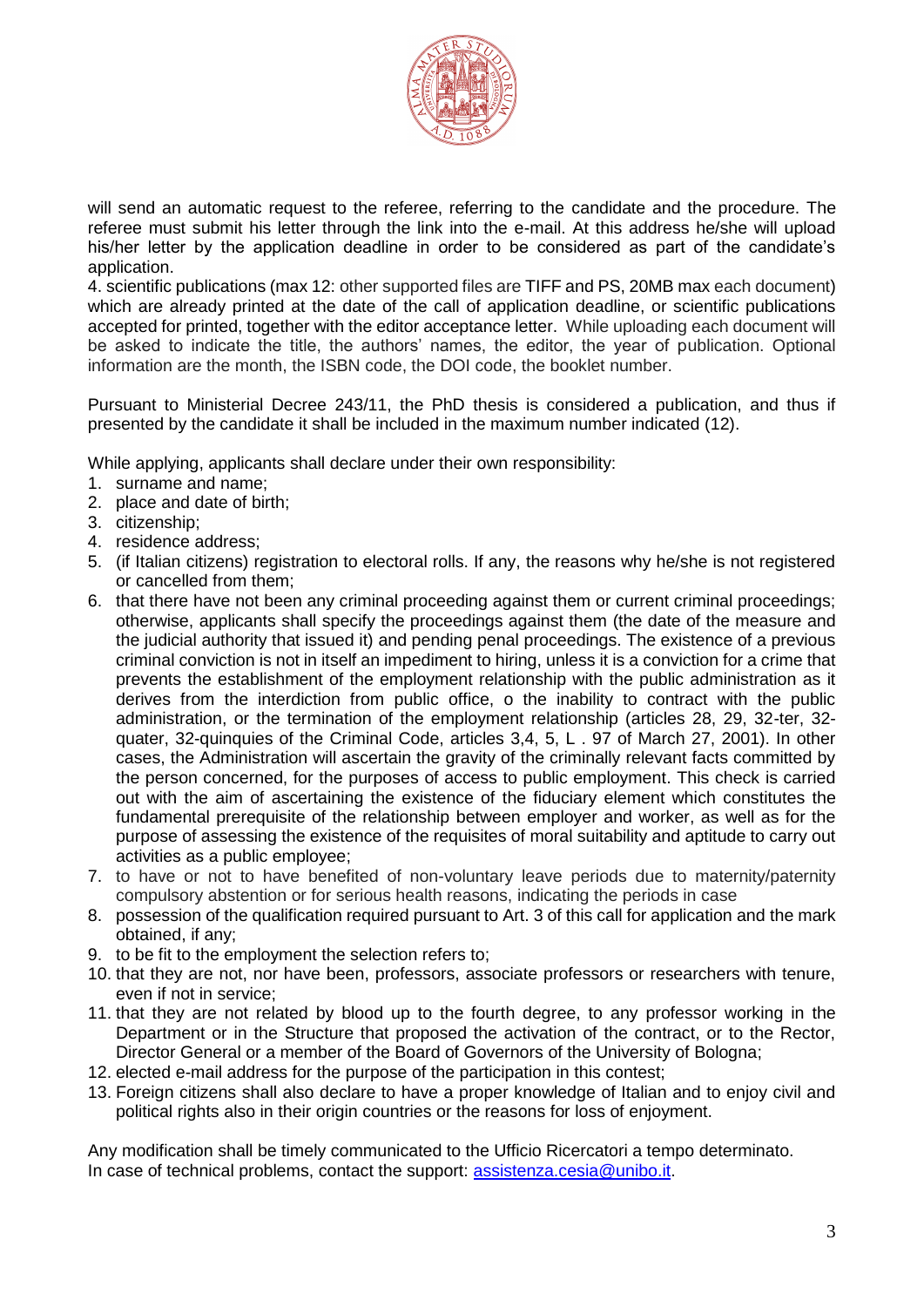

# **Art. 5 – Applicants' obligations**

The penalty of exclusion from the selection shall apply in the following cases:

- Non compliance with the terms established for posting the application form;
- Lack of the requirement pursuant to art. 3 of the present call for application (qualification).

All applicants shall be admitted to the contest and the Administration reserves the right to check that they actually are in possession of the requirements necessary to apply for the selection; the Administration may, at any time and even after the exams, order the exclusion from the selection hereto.

### **Art. 6 – Selection Board**

The Selection Board will be appointed upon administration resolution and is composed of three full or associate professors belonging to the competition Scientific sector or, alternatively, to the same competition macro-sector for which the procedure is announced or of equivalent role in the case of components not coming from national universities, identified by the Department that proposed the activation of the contract.

Two of the members, external to the University, are drawn with the methods provided by the art. 8 bis of the Regolamento per la disciplina delle chiamate dei Professori di Prima e Seconda fascia in application of articles 18 and 24 of the Law 240/2010 issued with DR 977/2013 and s.m . A third component is identified by the Department Council among the professors inside or outside the University. As envisaged by art. 57 of Legislative Decree 165/2001, in order to guarantee equal opportunities between men and women for the access to work and work treatment, generally, at least one member is female.

The Commission appoints a president and a recording secretary between their members.

Notice of the appointment of the will be published on Alma Mater Studiorum - University of Bologna website.

#### **Art. 7 – Selection procedure**

The selection procedure is carried out by the Board after a preliminary evaluation of each candidate's qualifications, curriculum and scientific production, including the doctoral thesis, according to the criterion identified by the MUIR in D.M. 243/2011.

The candidates chosen in the preliminary evaluation based on their comparative merits - between 10 and 20% of the number of applicants and not less than 6 - will then be called for interview. The interview will consist of a discussion of the candidate's qualifications and scientific production and may take the form of a seminar open to the public. If the total number of candidates is 6 or less all candidates will be interviewed.

Any reference letters produced by the candidates will also be considered.

The discussion will take place in Italian. During the discussion, candidates must demonstrate adequate knowledge of the English language.

The discussion with the Commission will be carried out in public form and will be held in presence or electronically using the audio and video teleconferencing tool via the Teams platform (the workstation from which candidates will take the interview must be equipped with a webcam essential for the recognition of the candidate - microphone and headphones and/or audio speakers). Notice of the day, time and methods of conducting the public discussion (whether in presence or

electronically via Teams) as well as the list of admitted candidates will be published at least 20 days before the discussion on the University website at: [https://bandi.unibo.it/docenti/rtd.](https://bandi.unibo.it/docenti/rtd)

The publication on the University website will constitute official notification to all applicants, without any obligation for any further communication.

The publication will be communicated by e-mail to the address indicated by the candidates in the application.

The Alma Mater Studiorum - University of Bologna does not assume any responsibility for the nonreceipt or the not-read of the e-mail.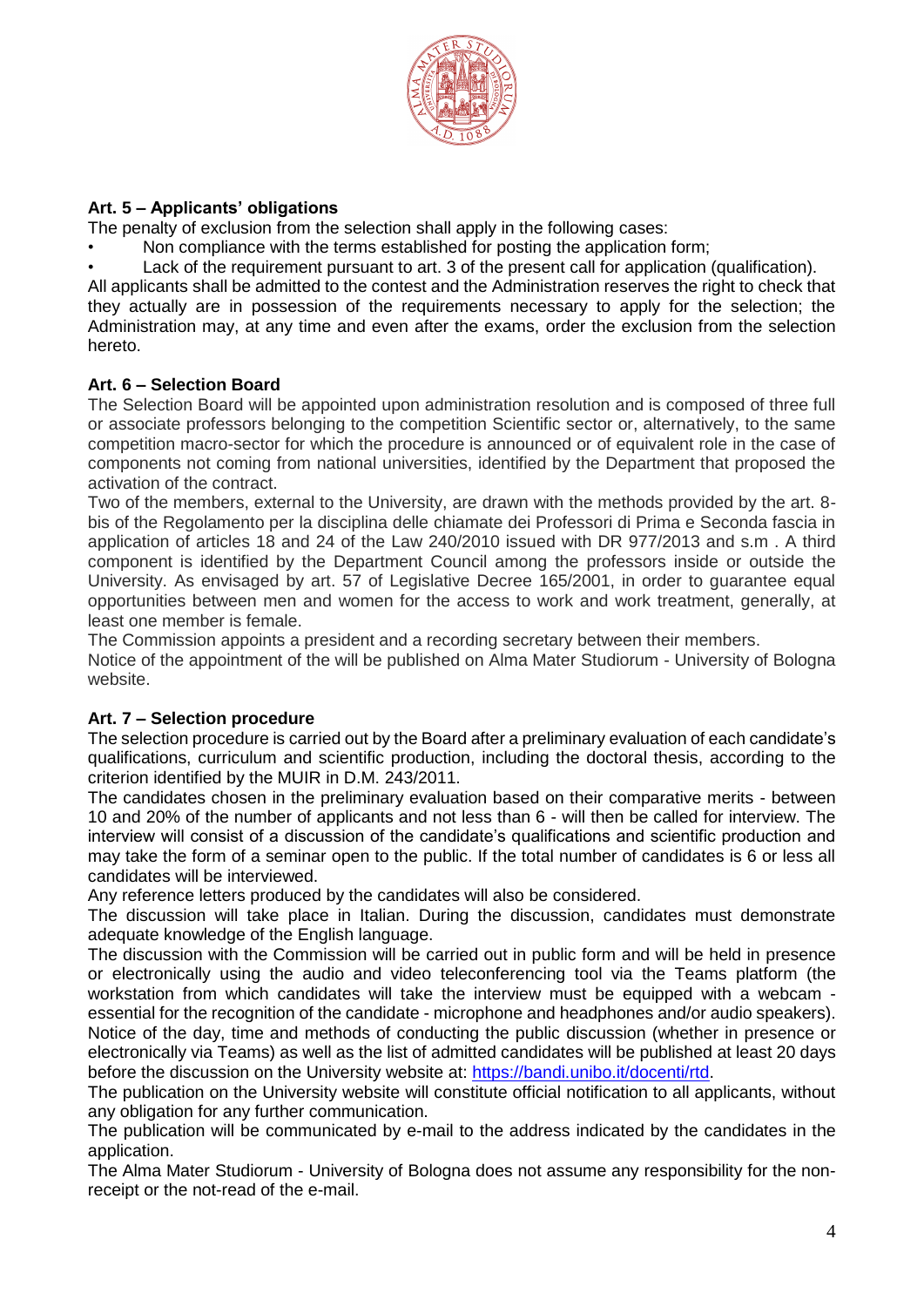

It is up to candidates to keep themselves informed by consulting the University website page to find necessary information about selection.

Candidates attending the interview must bring a valid identification document with them.

EU citizens shall bring their passport or an identity document issued by their country of origin. Non-EU citizens shall bring their passport.

# **Art. 8 – Ranking List and recruitment**

After the exams, the Board shall prepare the general final list based on the merits.

On equal merits, priority will be allocated according to date of birth and the youngest one shall prevail. The list based on merits is approved pursuant to the administration resolution and will be published

in Alma Mater Studiorum – University of Bologna Official Bulletin.

The terms to raise any appeal shall start from the date of publication of said notice, in case the resolution has not been otherwise disclosed.

The use of the final candidate list is strictly bound to study and research related to the scientific sector SSD MED/37 - Neuroradiology.

The Department of Biomedical and Neuromotor Sciences - DIBINEM, will propose recruitment by a majority vote of the professors and associate professors of the Department and approved by the Board of Governors. The Department will also propose the date of commencement of employment contract.

### **Art. 9 – Employment procedures**

Following the conclusion of the recruitment procedure referred to in art. 8, the candidates will be asked to sign a fixed-term contract of full-time employment.

The employment relationship is governed by a personal contract, statutory laws and EC regulations. The medical activity is governed by the national collective agreement for medical staff and the specific appointment granted by the IRCCS Istituto delle Scienze Neurologiche – AUSL di Bologna. The personal contract shall specify any reasons for which it might be terminated, as well as the relevant periods of notice. In any case the contract will be terminated immediately and without notice in the event of the cancellation of the recruitment procedure to which it is inalienably linked.

The trial period shall last three months. At the end of the period, unless the employment relationship has been terminated by either of the parties, the employee is confirmed for service and the whole period worked from the beginning of the contract shall be calculated for seniority purposes.

#### **Art. 10 – Documentation required for the participation in the public selection and for hiring purposes**

For the purposes of participation in the public selection, documents and qualifications in English, French, German and Spanish can be produced in the language of origin. Documents and qualifications written in other languages must be presented in the original language with an Italian or English translation attached. The translation must be true and correct, written by an Italian consular, a qualified diplomatic representative, or an official translator.

Regarding the documentation necessary for hiring purposes, all the documents written in any foreign language shall be accompanied by a true and correct translation into Italian, written by an Italian consular, a qualified diplomatic representative, or an official translator.

#### **Art. 11 - Rights and duties of a researcher with a fixed-term contract of employment**

In accordance with the rights and duties of public employees prescribed by the Italian civil code, on signing the contract the researcher will be expected to perform all those activities mentioned in Art. 2. These activities will be carried out in respect of the existing hierarchy and in coordination with existing programmes and research projects.

The researcher will perform the requested activities in person, substitution is not permitted. Existing Italian laws concerning maternity, injury and illness will be applied.